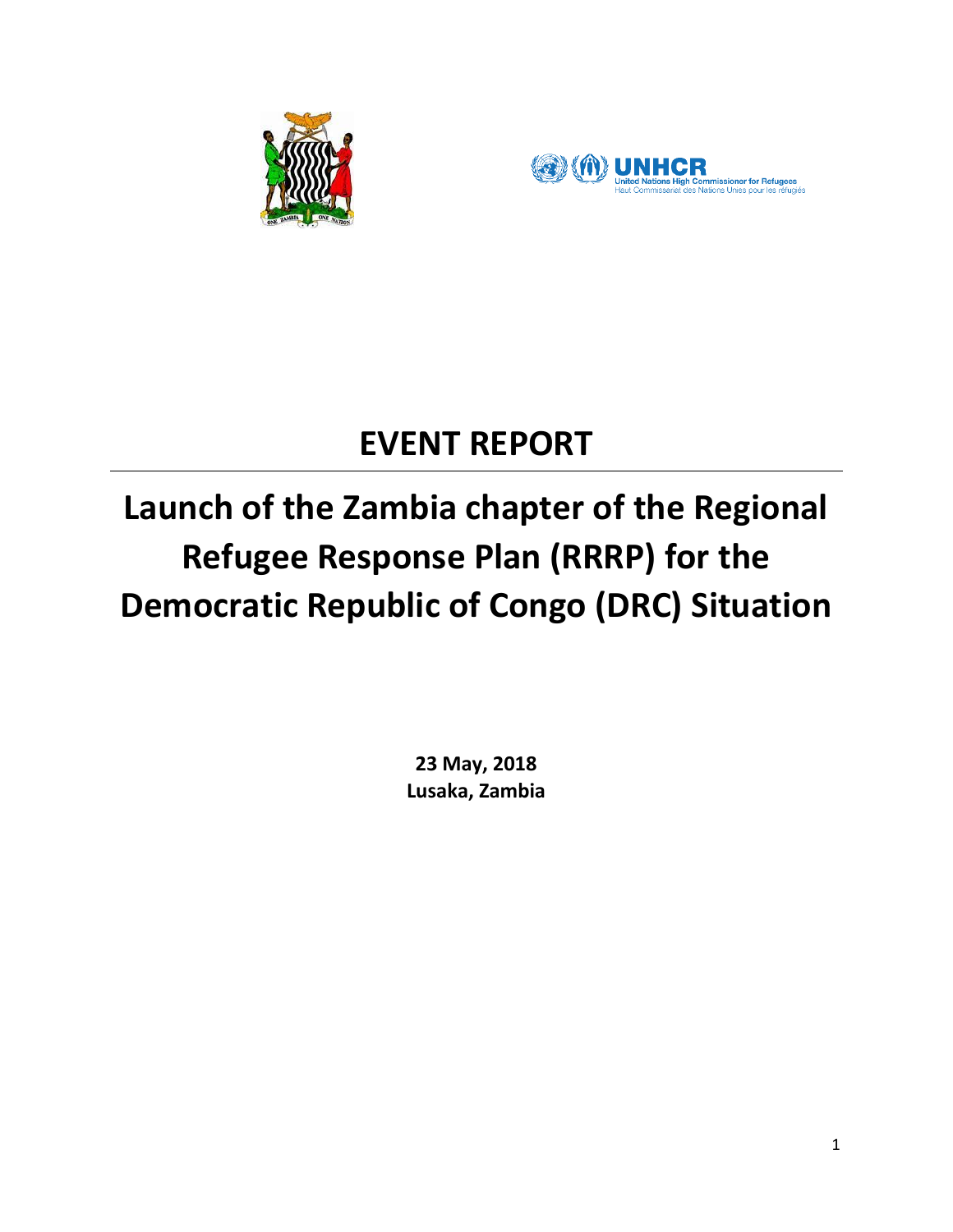## **Summary Points**

- While creating new infrastructure in Mantapala Refugee Settlement is urgent, there is also a need to improve conditions and basic services in Meheba Refugee Settlement to prepare it to host more refugees in an event of a new influx from the DRC through the Copperbelt and North-western Provinces.
- The Government needs additional resources to implement its refugee programmes apart from the support provided through international agencies and NGOs. This is why it was important to launch the country chapter of the RRRP in order to appeal all partners, donors, the private sector, charity organizations and NGOs, among others, to ensure that the government receives the support that it needs to fulfill its international obligation of providing protection and finding lasting solutions for refugees.
- Zambia, being one of the countries that are rolling out the Comprehensive Refugee Response Framework (CRRF), is committed to strengthening its settlement approach in hosting refugees to enhance self-reliance and promote peaceful coexistence with the host communities.

In addition to the needs that are highlighted in Zambia's RRRP chapter to support UN agencies and NGOs, the following areas of support were specifically highlighted by the Minister of Home Affairs, Mr. Stephen Kampyongo:

- 1. The rehabilitation of the Mulwe Mantapala road. This is a shorter route between Nchelenge (Kenani Transit Centre) and Mantapala Refugee Settlement.
- 2. Construction of a bridge in phase two of Mantapala Refugee Settlement to allow expansion of the site.
- 3. Construction of an administration block in Mantapala Refugee Settlement to host GRZ and partners.
- 4. Construction of a police post and staff houses for government, partner and security personnel.
- 5. Erection of communications infrastructure to ensure and facilitate the provision of various services.
- 6. Promotion of livelihoods to ensure that refugees and host communities are self-reliant;
- 7. Provision of electricity power in Mantapala Refugee Settlement in order to reduce deforestation and promote livelihood activities.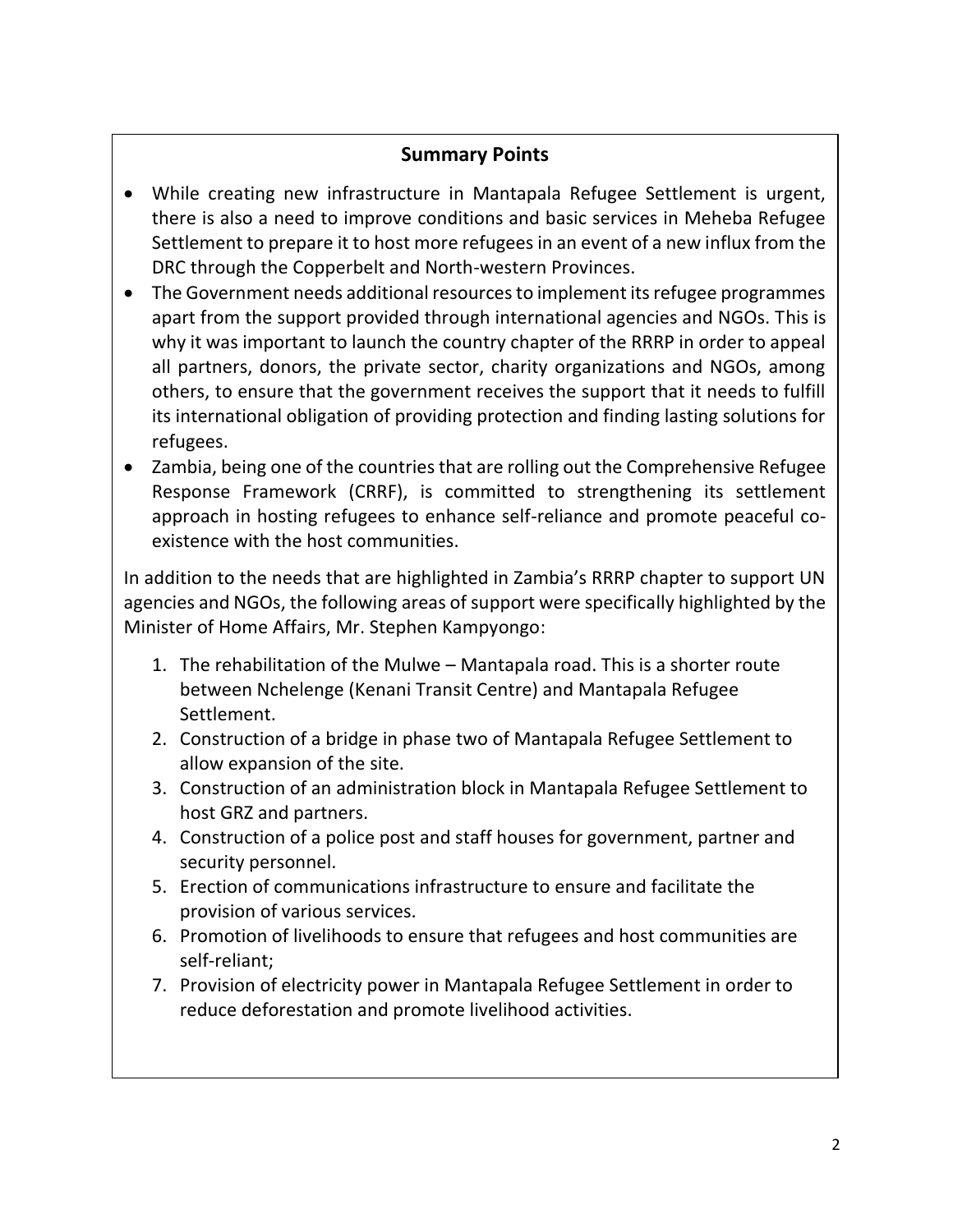#### **1. Background**

The Democratic Republic of Congo (DRC) is at the centre of one of the most complex, but forgotten refugee crises globally. Recently, worrying dynamics have manifested with conflicts breaking out in previously peaceful provinces and existing conflicts degenerating. The situation in DRC is a matter of grave concern, affecting more and more people as it continues.

Civilians, particularly in the eastern provinces and Kasai region of DRC, continue to flee their homes, seeking safety, protection and assistance in the DRC as internally displaced persons, and in neighbouring countries as refugees. Because of this, the Congolese refugee situation is now among the ten largest in the world.

At the end of 2017, over 685,000 Congolese refugees were seeking protection in neighbouring countries, including Angola, Burundi, the Central African Republic, Rwanda, the Republic of Congo, South Sudan, Tanzania, Uganda, and Zambia, as well as in countries in Southern Africa and beyond those boundaries. Of these, some 100,000 new refugees were forcibly displaced in 2017, as a consequence of the deterioration of the situation in some parts of the country. Since the start of 2018, a further 55,000 Congolese refugees have fled to neighbouring countries bringing the total number of Congolese refugees in Africa to 740,000. The risk of further displacement remains high, with a disastrous impact on the precarious humanitarian situation in the DRC itself and in the region.

The Regional Refugee Response Plan (RRRP) for the DRC situation is an opportunity to address numerous humanitarian gaps in the ongoing delivery of protection, assistance and services to Congolese refugees. It ensures a coherent and comprehensive inter-agency response, particularly through productive relationships with Governments, non-governmental organizations, and civil society.

The RRRP is also a call to the international community, from Governments to humanitarian and development actors, to demonstrate stronger commitment to address the situation facing DRC today. The Congolese crisis clearly requires support, adequate resources and collaboration so that protection and assistance can be delivered efficiently to refugees and support could be rendered to host communities. The importance of our joint efforts and the responsibility to address continuous emergency needs through providing the necessary funding and ensuring coordination, is increasingly demanded by the gravity of the crisis.

#### **2. Current situation**

#### **GRZ leadership**

The Government of Zambia has ensured that the response to the Congolese influx is comprehensively addressed from the onset. Under the leadership of the Ministry of Home Affairs, an Inter-Ministerial Steering Committee appointed by His Excellency the President of the Republic of Zambia to lead and coordinate the response to the Congolese refugee emergency, was established in February, 2018, as a coordination structure at national level. Key line ministries, including the Office of the Vice-President, Ministry of Defence, Ministry of Health,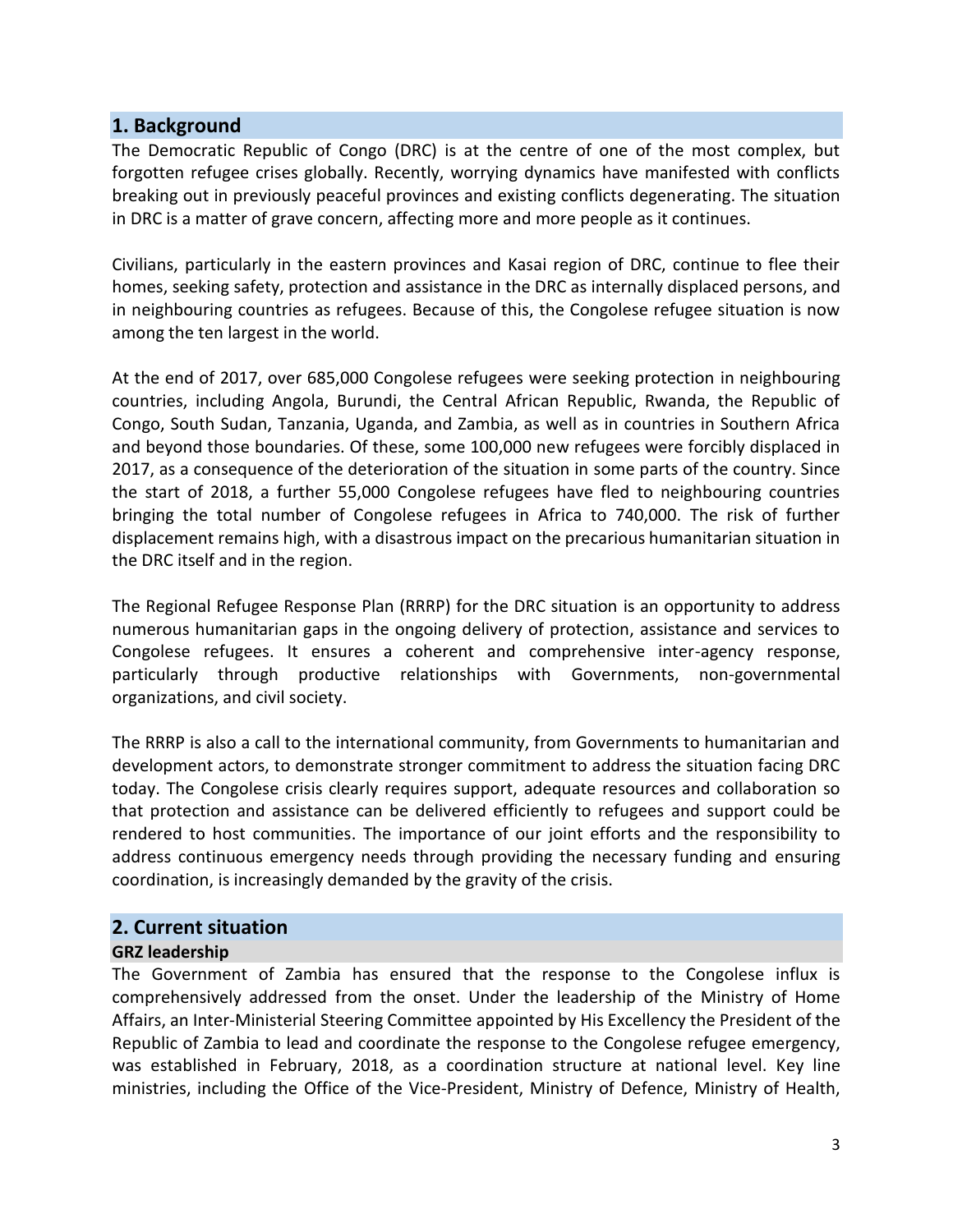Ministry of Local Government and Housing, Ministry of Community Development and Social Services and Ministry of General Education, have been mandated to coordinate the Congolese emergency response and provide various services in the refugee transit centres and the establishment of a new refugee settlement.

#### **UN Agencies and partners involved**

The Congolese emergency response in Zambia has proven to be a comprehensive and joint response involving a variety of partners who have been supporting the Government to address the protection and assistance needs of Congolese refugees who have arrived since August 2017. To date, UN Agencies including UNHCR, UNICEF, WFP, UNFPA, WHO, FAO and IOM, as well as civil society organizations such as Save the Children, Caritas Czech Republic, World Vision, Zambia Red Cross Society, Plan International, Oxfam, ICRC, Africa Action Help and MSF Spain, have been supporting either directly or indirectly the emergency response in Luapula Province in reception centres, the transit centre and Mantapala Refugee Settlement. The efforts of these organizations have also gone towards supporting respective line ministries in providing the necessary services.

#### **Donor Support**

The Regional Refugee Response Plan for the DRC situation, which covers Angola, Burundi, Central African Republic, Rwanda, Republic of Congo, South Sudan, Tanzania, Uganda, and Zambia, seeks over US\$504 million to respond to the protection and life-saving assistance of Congolese refugees in the region. The country-level chapter covering Zambia has financial requirements of over **US\$74,245,700** to support UN Agencies and International NGOs (see Annex 1).

However, the Government of Zambia requires further support to consolidate these interventions and sustain the provision of services in the settlement such as survey and mapping, plot demarcation, road construction, water reticulation, expansion of social infrastructure, provision of communication facilities, provision of security, construction of staff houses for various government staff such as teachers, health workers, community workers and security officers, among others and promote livelihood activities. There is also a need for the same kind of support to be extended to host communities.

UN Agencies are very grateful for the financial support provided by donors, who have contributed to their activities with un-earmarked and broadly earmarked funds, as well as for those who have contributed directly to the operations in Zambia, including the Government and People of Japan, United States of America, Germany, Ireland, Italy, Sweden, the Central Emergency Response Fund (CERF), private donors and the European Union, the latter pledging additional funds for 2018-2019. Despite the generous contributions of partners totalling **US\$12,308,049** (see Annex 2), significant funding challenges have remained to address the needs of refugees and their host communities, leaving a funding gap of **US\$61,937,651.**

#### **3. Objective of the launch**

The aim of launching the Zambia Country Chapter of the DRC RRRP was to appeal to partners within Government, diplomatic corps and cooperating partners, UN Agencies, civil society organizations, the private sector, charity organizations and others, to demonstrate stronger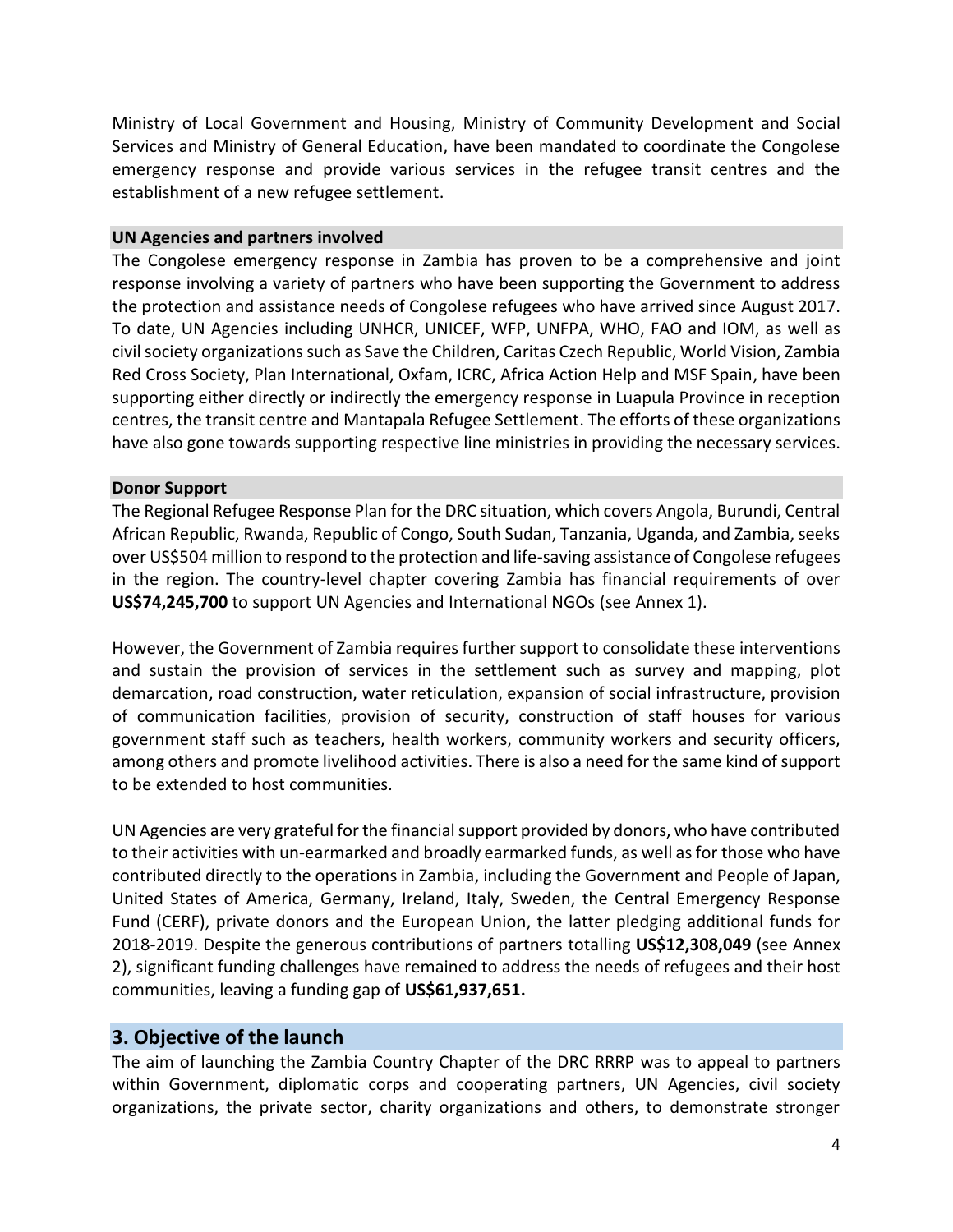commitment and support the Government of Zambia in its endeavour to fulfil its international obligation to provide protection and find solutions to Congolese refugees in the country.

## **4. Results**

The launch on Wednesday 23 was well attended with representatives of the international community, government departments and line ministries, UN agencies, civil society organizations, financial institutions, faith-based organizations, media and a member of the Congolese refugee community (see attached guest list for more details). Embassies present were Japan, DRC, USA, France, Turkey, Czech Republic, Russia, Germany, Ireland and EU.

Prior to the main event, national and international NGOs had an opportunity to showcase their work in Zambia by having information desks around the venue. The expectation of this was that it would result into more appreciation and support of the work envisaged within the Government's response to the Congolese emergency and identify areas with potential for strengthening synergies, investment and funding from current and potential partners. The event was then opened by the Permanent Secretary in the Ministry of Home Affairs, Ms. Pamela Kabamba, followed by a video demonstrating the development of Mantapala Refugee Settlement in Nchelenge District, Luapula Province.

A presentation by the Commissioner for Refugees, Mr. Abdon Mawere, highlighting the DRC emergency response in Zambia to date was then given highlighting the progress to date, partnerships, challenges and gaps that need to be addressed to comprehensively support the needs of Congolese refugees and the communities hosting them in Zambia. The highlights were the following:

#### **Commissioner for Refugees – Mr. Abdon Mawere**

Progress:

- Over the past nine months, Zambia has received more than 20,000 new arrivals from the Democratic Republic of the Congo (DRC) mainly from Pweto, in Haute Katanga and Moba, in Tanganyika Provinces. This resulted in the opening of Kenani Transit Centre as a temporary solution for new arrivals, while a permanent solution was sough, resulting in the opening of Mantapala Refugee Settlement – both located within Nchelenge District.
- Health Centres established at Kenani Transit Centre and Mantapala Refugee Settlement. For serious health conditions, refugees are referred to St. Paul's and Nchelenge District Hospitals.
- Ministry of Health has deployed health workers to operate the health posts.
- A health clinic is being built in Mantapala Refugee Settlement.
- Water and Sanitation UNICEF, World Vision, Norwegian Church Aid and Oxfam have made a lot of progress by installing water points, latrines and hygiene infrastructure at the Transit Centre and the Settlement.
- The provision of shelter materials and tents has been supported by UNHCR.
- Hygiene Promotion measures were put in place at both sites to avoid a major disease outbreak.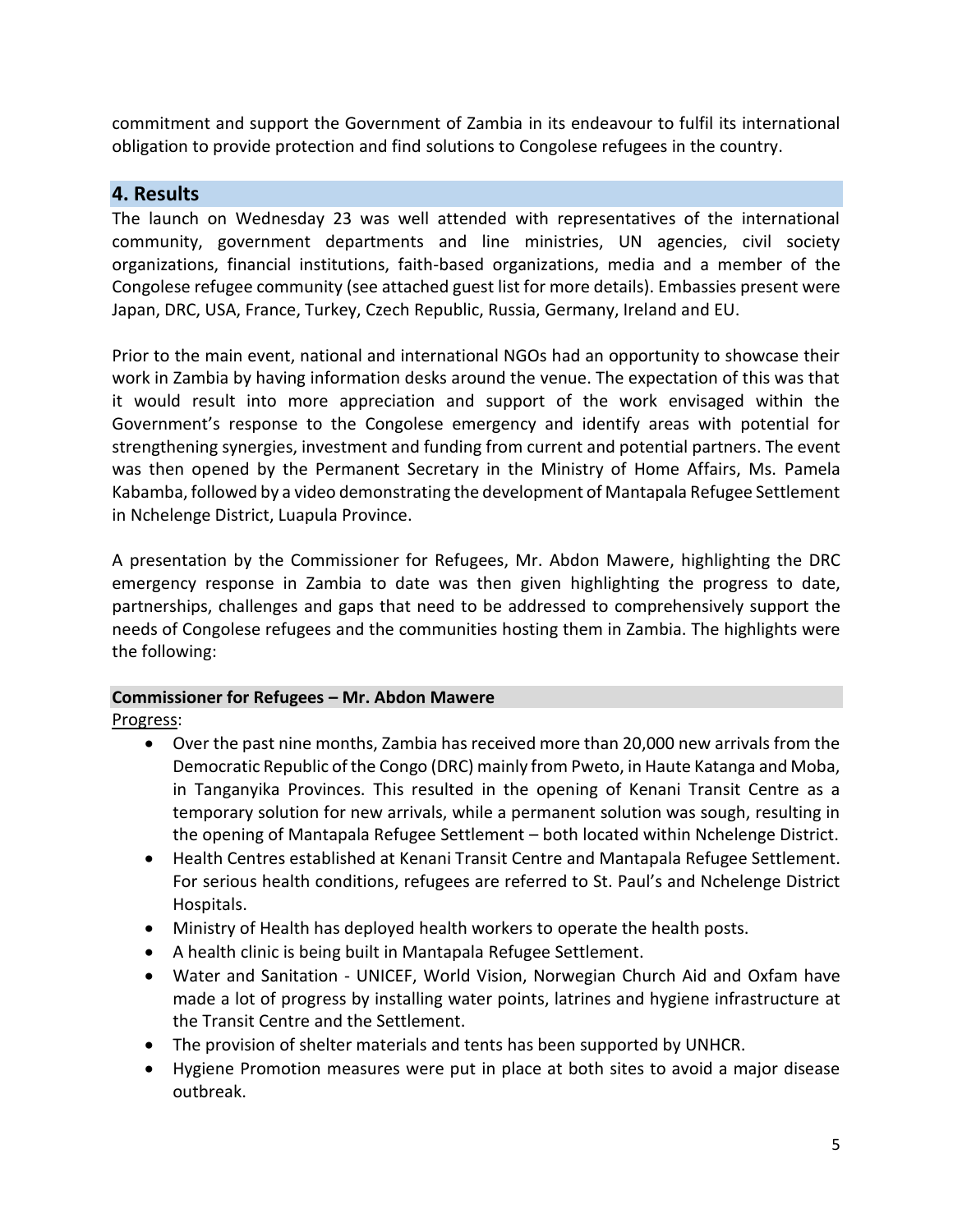- Food has been provided by the WFP with a contribution from the Disaster Management and Mitigation Unit of the Vice-President's Office.
- Child friendly spaces by UNICEF, Save the Children and Plan International have been supported. Education infrastructure is currently being built in Mantapala Refugee Settlement.
- IOM has been supporting the relocation of refugees from Kenani Transit Centre to Mantapala Refugee Settlement. Over 1,000 individuals are now being relocated on a weekly basis.
- Biometric registration by the Government (Office of the Commissioner for Refugees) has been implemented since the onset of the emergency.
- A Socio-Economic Survey and Community Sensitization has been conducted in Mantapala Refugee Settlement.
- Multiple partners, ranging from Government, UN Agencies, NGOs and others have to date been part of the response in in Nchelenge and other refugee hosting districts.

Gaps:

- Transportation from border entry points to reception facilities, as well from Kenani Transit Centre to Mantapala and Meheba Refugee Settlements.
- Transportation of materials, personnel and supplies to Mantapala Refugee Settlement due to bad road conditions.
- Inadequate facilities: water points, police post, health services, food rations (supplementary feeding), medical supplies, shelter, sanitary facilities, etc. at reception centres and in refugee settlements.
- Construction of a bridge over the Kabushe Stream in Mantapala Refugee Settlement to allow the expansion of the settlement as refugees continue to be relocated from Kenani Transit Centre to the settlement.
- Construction of other amenities such as staff houses for Government workers and security personnel.
- Resources to conduct environment impact assessments and other surveys such as soil sample analysis.
- Communication infrastructure to ensure GSM, internet and other network coverage.
- Power electricity and sustainable energy solutions such as solar.
- Lack of formal education due to lack of infrastructure.
- Construction of an administration block to facilitate coordination and management of Mantapala Refugee Settlement.

Following Mr. Mawere's presentation, a Congolese new arrival addressed the audience to i) appreciate the Government of Zambia for offering him and thousands more protection and assistance in Zambia, ii) thank partners for their ongoing and potential support to refugees and the communities hosting them, and iii) request additional investment and support as the needs of the over 20,000 Congolese who have arrived since last year January remain extremely high. This was followed by speeches from the main UN Agencies responding to the emergency, namely WFP, UNICEF and UNHCR, as well as the UN Resident Coordinator.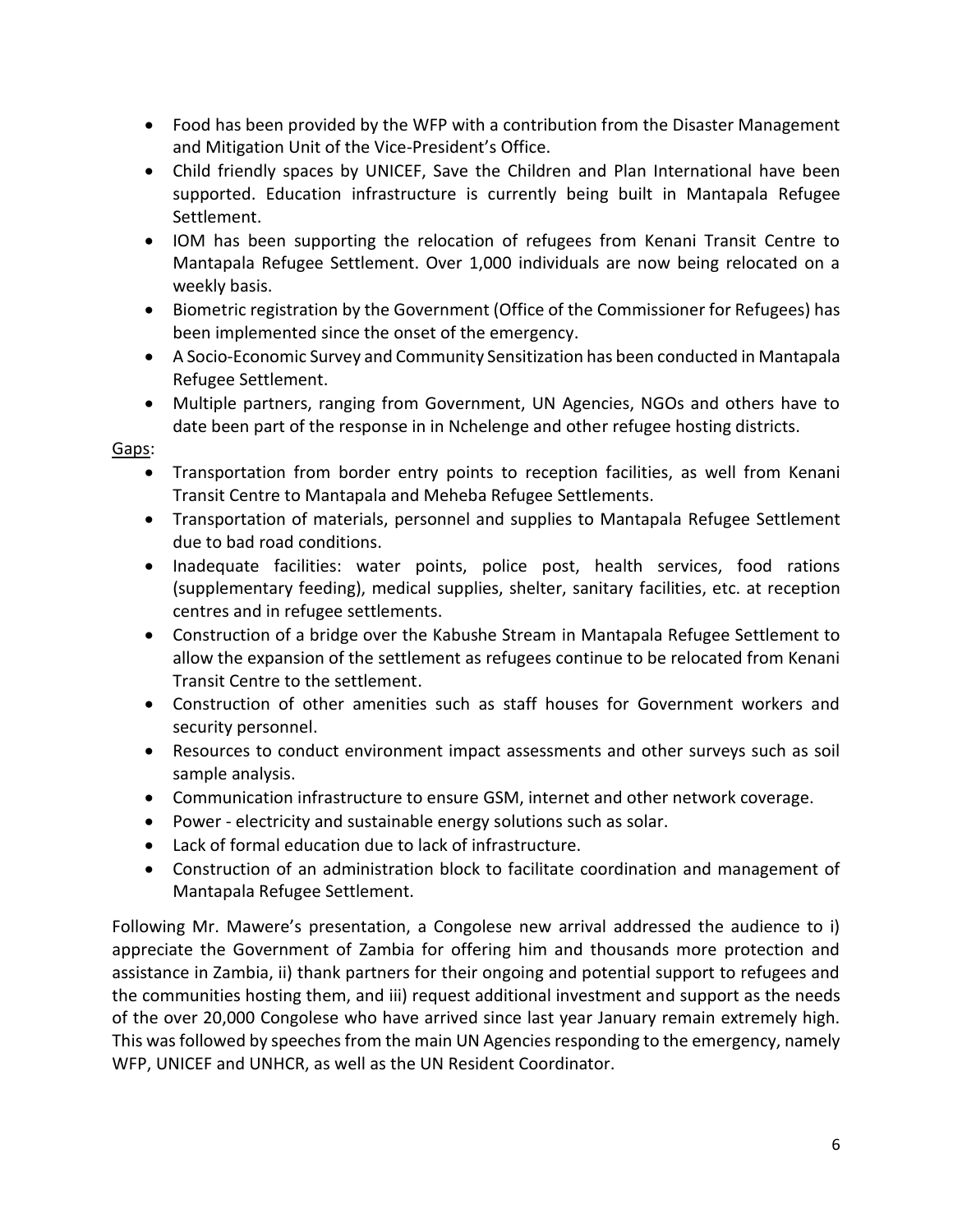#### **The main issues and highlights raised by the UN were the following:**

WFP:

- Eighty percent of the new refugees in Zambia are women and children, which underlines their level of vulnerability. The refugees require food assistance distributed on a regular, predictable basis until they can provide for themselves.
- This year, the UN's Central Emergency Response Fund, United States Government and Disaster Management and Mitigation Unit under the Vice President's office enabled WFP to provide 15,000 refugees with a basic and nutritious food basket comprised of legumes, cereals, iodized salt, fortified vegetable oil and blended foods enriched with micronutrients.
- Donors enabled us to restore the full food basket in April, but going forward, with the current number of refugees in need of food assistance (15,000), we will run out of food again in November unless we receive new funding to take us until mid-2019**.**
- WFP has been conducting a feasibility study on the use of alternative food assistance modalities other than in-kind food among refugees in Mantapala. As a result, we would like to pilot a voucher activity between October and December 2018 for 5,000 refugees. With a funding shortfall expected in November, we will be unable to sustain this modality. Yet it is cost-effective, it has a multiplier effect on the host communities, and allows refugees to choose what they eat.
- $\bullet$  Life-saving food assistance in the form of vouchers, cash or in-kind food is the first step to building the self-reliance of refugees. Moreover, the availability of food or cash facilitates the Government's vision for a coherent, integrated response.
- WFP recognizes the Government's emphasis on taking a comprehensive response approach from the onset of refugee emergencies, in line with the New York Declaration for Refugees and Migrants. Working with the Government and UNHCR, in February 2018, WFP conducted an assessment in Kenani Transit Centre and the Mantapala Refugee Settlement. The assessment found that given the long-term settlement plan at Mantapala, there is need for both the refugees and Zambians in the host communities to access resources, skills and knowledge that will sustain and improve their livelihoods while building resilience.

#### UNICEF

- Zambia's reputation as a generous and welcoming country is well known throughout Africa, and indeed the world. The latest hospitality shown to those arriving from the Democratic Republic of Congo shows that this legacy is very much alive and well.
- Under the leadership of the Government of the Republic of Zambia and our colleagues at UNHCR, UNICEF and other UN agencies are active at both the Kenani transit centre and the Mantapala re-settlement site, with staff now permanently on hand to support the response, especially in the areas of water, sanitation and hygiene; in the protection and education of children; in health; and in nutrition.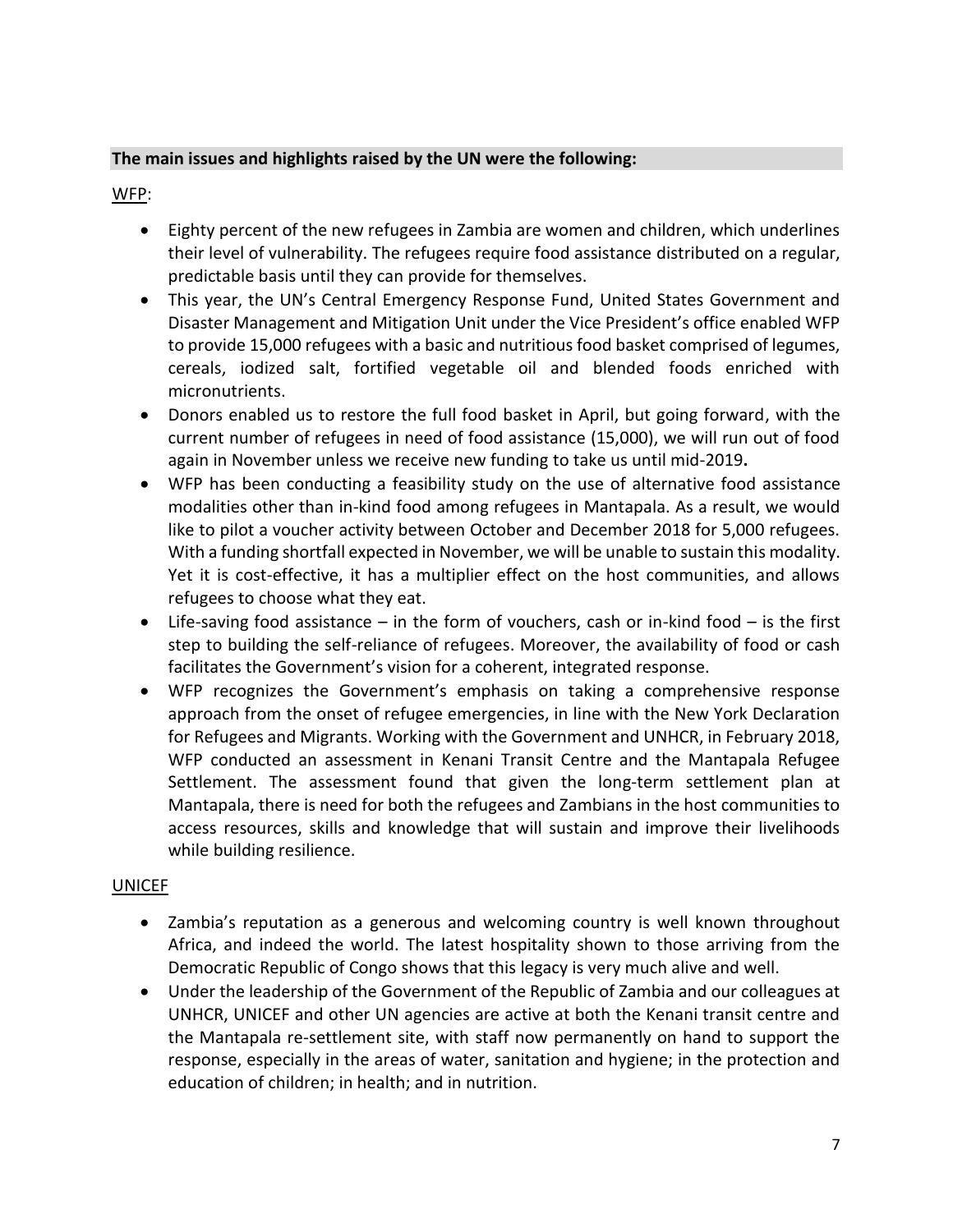- Thanks to funding from the UN's Central Emergency Response Fund and the generosity of donors, more than 1,100 children attend activities at the child-friendly spaces run through our partner Save the Children, and at least 80 community members have been trained in basic child protection. With Plan International and Save the Children, we're building 24 classrooms, which will cater for 3,450 children, including those with special needs. Before these buildings are constructed, we're supporting temporary learning spaces that currently provide an education to 271 girls and 230 boys. We've procured school equipment and furniture, which are now on the way.
- Through the interventions of UNICEF, World Vision, Oxfam, Norwegian Church Aid and the Zambian Red Cross, among others, 253,000 litres of safe water are now being provided each day through boreholes and pumping-treatment stations. 381 emergency communal latrines and 346 emergency communal baths have been built, while we also promote the construction of household latrines and good hygiene practices, especially to prevent waterborne diseases like cholera.
- On the health side, UNICEF is working through Plan International to build a new health post, which will be of enormous benefit to both refugees AND the Zambian host communities. In the meantime, under the leadership of the Ministry of Health, UNICEF and other development partners have supported the vaccination of more than 6,000 children against measles. Routine immunization is supported at registration, and severe medical cases are transferred to St Paul's hospital. For nutrition, an estimated 4 per cent of refugee children under 5 suffer from severe malnutrition, and since January, 252 children have been admitted for treatment. UNICEF has donated therapeutic food supplies, helped train community workers, and supported iron and folic acid supplements for pregnant women.
- In all this, UNICEF and partners aim for an integrated response to ensure that Zambian communities are also benefiting from the services being put in place.

#### UNHCR

- To date, conflict in a number of regions in the DRC has led to over 20,718 Congolese seeking international protection and refuge in Zambia since January last year. Currently, Zambia hosts over 42,468 Congolese refugees and asylum seekers and projections foresee that this number may increase to 76,000 by the end of the year. As the security conditions in the Kasai and Tanganyika Provinces as well as other regions deteriorate, many more Congolese refugees may continue to seek international protection in neighboring countries, including Zambia.
- During the biometric registration exercise conducted by the Government of Zambia with support from UNHCR, many refugees were identified with specific protection needs, including single parents, separated and unaccompanied children and other children at risk, persons living with disabilities and elderly refugees; women and young people who are victims, or at risk of sexual violence, exploitation and HIV infection.
- With overall coordination and leadership from the Office of the Commissioner for Refugees and UNHCR, the multi-sectoral response of sister UN agencies and NGO partners aims to ensure protection for all refugees and access to life saving assistance and quality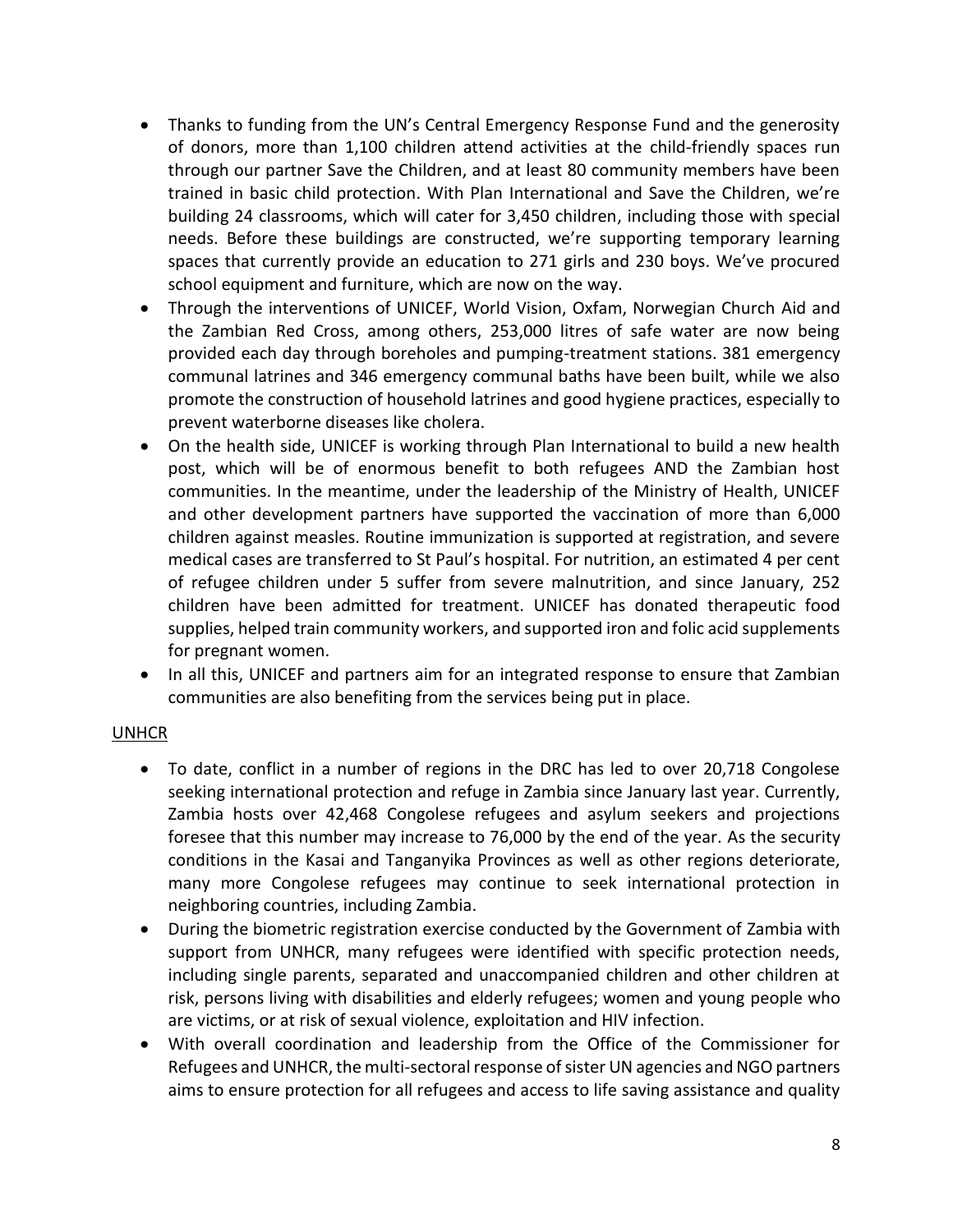basic services, so that the refugees can become self-sufficient during their time in exile and lead their lives with dignity.

- In the spirit of the Comprehensive Refugee Response Framework (CRRF), joint efforts of the humanitarian and development actors, from Government to UN Agencies and NGO partners and hopefully private sector in the future, will ensure that some of the services such as schools and health posts will in equal manner benefit the local communities hosting refugees, ensuring that development interventions are implemented early on in this emergency response. UNHCR, UN Agencies and NGOs have, and will continue to work together in partnership and in close coordination with the Government and local authorities, to ensure that the needs of the refugees are met.
- The Government of Zambia, has also allocated land in Nchelenge district in Luapula province so that refugees can live there, alongside their host communities.
- While the larger numbers of new arrivals from the DRC have entered through the borders in Luapula province, several thousands have also arrived in other provinces of Zambia, notably the North Western province and have been received and hosted in the already established Meheba refugee settlement. The Zambia chapter of the RRRP intends to cover the country wide needs for a comprehensive refugee response for Congolese refugees in Zambia and includes identified gaps for a dignified reception of new refugees in Meheba and elsewhere as well.

#### UN Resident Coordinator

- In 2016, at the World Humanitarian Summit in Istanbul, 180 countries, 700 CSOs and NGOs, the private sector and academia came together to discuss our 21st century global refugee crisis. A Grand Bargain was launched by major humanitarian donors and aid organisations to improve effectiveness, along with an initiative called Connect Business to bring the private sector in to the emergency response. I'm glad to see private sector here today.
- The Comprehensive Refugee Response Framework which was agreed by UN member states in September 2016 after the World Humanitarian Summit looks not only at how to help refugees to "thrive, not just survive" - bringing together both elements of development and humanitarian support; it also looks at the political conditions underlying refugee outflows and encourages states to be proactive in their diplomatic engagement on peace and security efforts.
- Zambia has now joined the pilot countries for applying the new Comprehensive Refugee Response Framework I mentioned. This means that the government is bringing an integrated approach, protecting and settling the refugees alongside host communities with the intent that this approach will help both the refugees and the host communities not only to survive but to thrive, together.
- Host communities are also already able to benefit from the facilities being established at Mantapala with that CERF emergency funding - approximately 80% of those accessing health services at the new health post in Mantapala are from the host community, whose nearest health post previously was several kilometers away.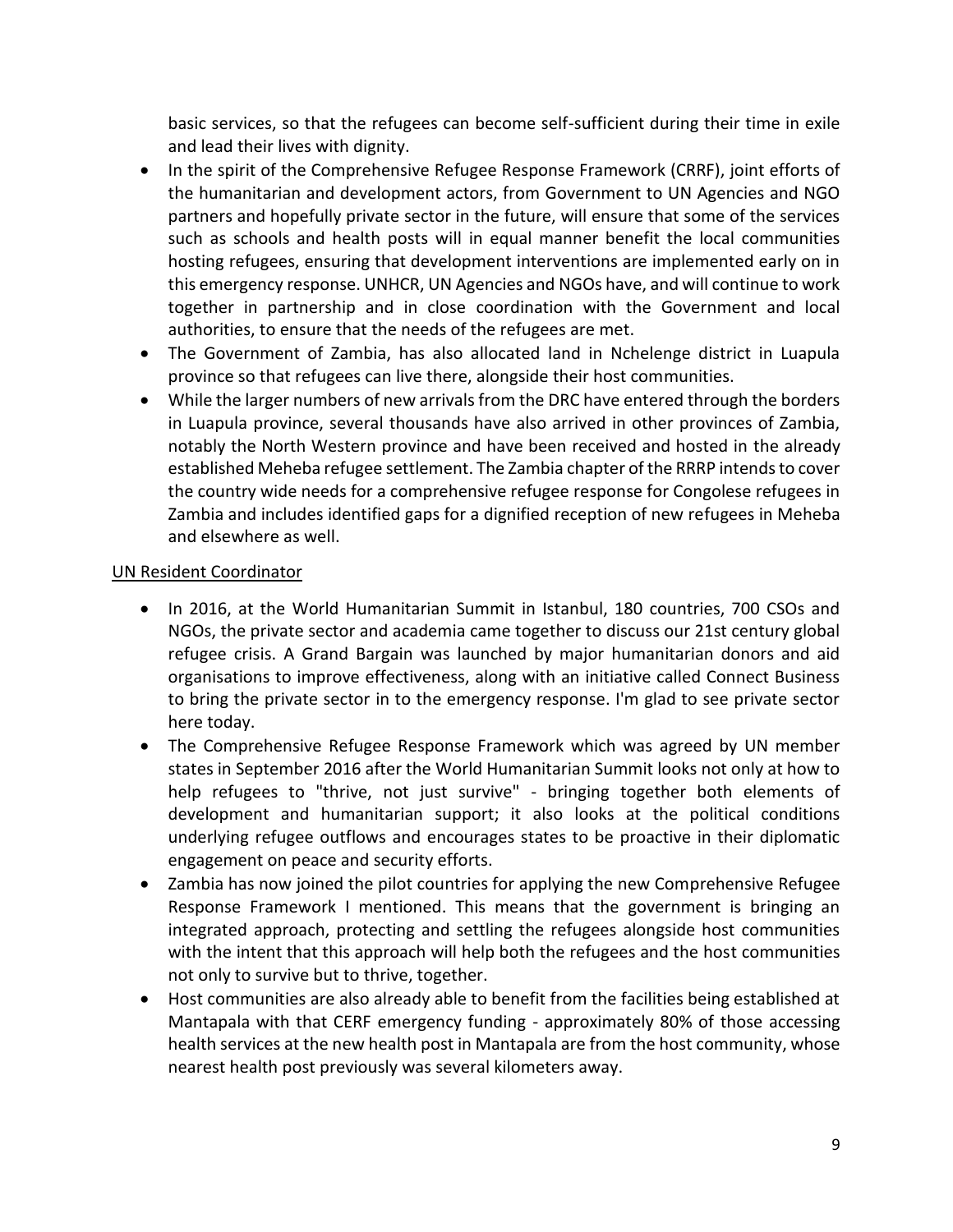- Generous contributions from the Government and People of Japan, Ireland, Sweden, Italy and private donors have further boosted the total raised so far to USD 8,308,049. And I know there are additional pledges from Germany and the EU. But more is needed!
- UN agencies and civil society partners are working together with government, "Delivering as One", to ensure the best support possible for the people who need this help.
- The appeal we are making to you today is not to let down the citizens of DRC who have crossed over into Luapula seeking a place of greater safety, and those who have found themselves in Meheba, or here in Lusaka. And not to let down their sisters and brothers who are receiving them, who need support to do that through this comprehensive humanitarian response.
- The circumstances of Zambia are conducive to providing a successful integrated, comprehensive response, bringing together development and humanitarian support: successive governments and the people have received refugees for decades; the numbers are small in global terms even though the impact is big locally; and the UN system and the many partners are truly working together in the response. Let us try to fund this response well and make Zambia a model for the Comprehensive Refugee Response Framework.

As the UN Resident Coordinator, Ms. Janet Rogan concluded her remarks, the launch and official appeal to current and future partners was then made by the Minister of Home Affairs, Mr. Stephen Kampyongo (MP).

#### Minister of Home Affairs, Mr. Stephen Kampyongo (MP)

- While creating new infrastructure in Mantapala Refugee Settlement is urgent, there is also a need to improve conditions and basic services in Meheba Refugee Settlement to prepare it to host more refugees in an event of a new influx from the DRC through the Copperbelt and North-western Provinces.
- The government needs additional resources to implement its refugee programmes apart from the support provided through international agencies and NGOs. This is why it is important to launch the country chapter of the RRRP in order to appeal to our all-weather partners, donors, the private sector, charity organizations and NGOs, among others, to ensure that the government receives the support that it needs to fulfill its international obligation of providing protection and finding lasting solutions for refugees.
- Zambia, being one of the few countries that are rolling out the Comprehensive Refugee Response Framework (CRRF), is committed to strengthening its settlement approach in hosting refugees to enhance self-reliance and promote peaceful co-existence with the host communities.

The following areas of support were specifically mentioned:

- 1. The rehabilitation of the Mulwe Mantapala road. This is a shorter route between Nchelenge (Kenani Transit Centre) and Mantapala Refugee Settlement.
- 2. Construction of a bridge in phase two of Mantapala Refugee Settlement to allow expansion of the site.
- 3. Construction of an administration block in Mantapala Refugee Settlement to host GRZ and partners.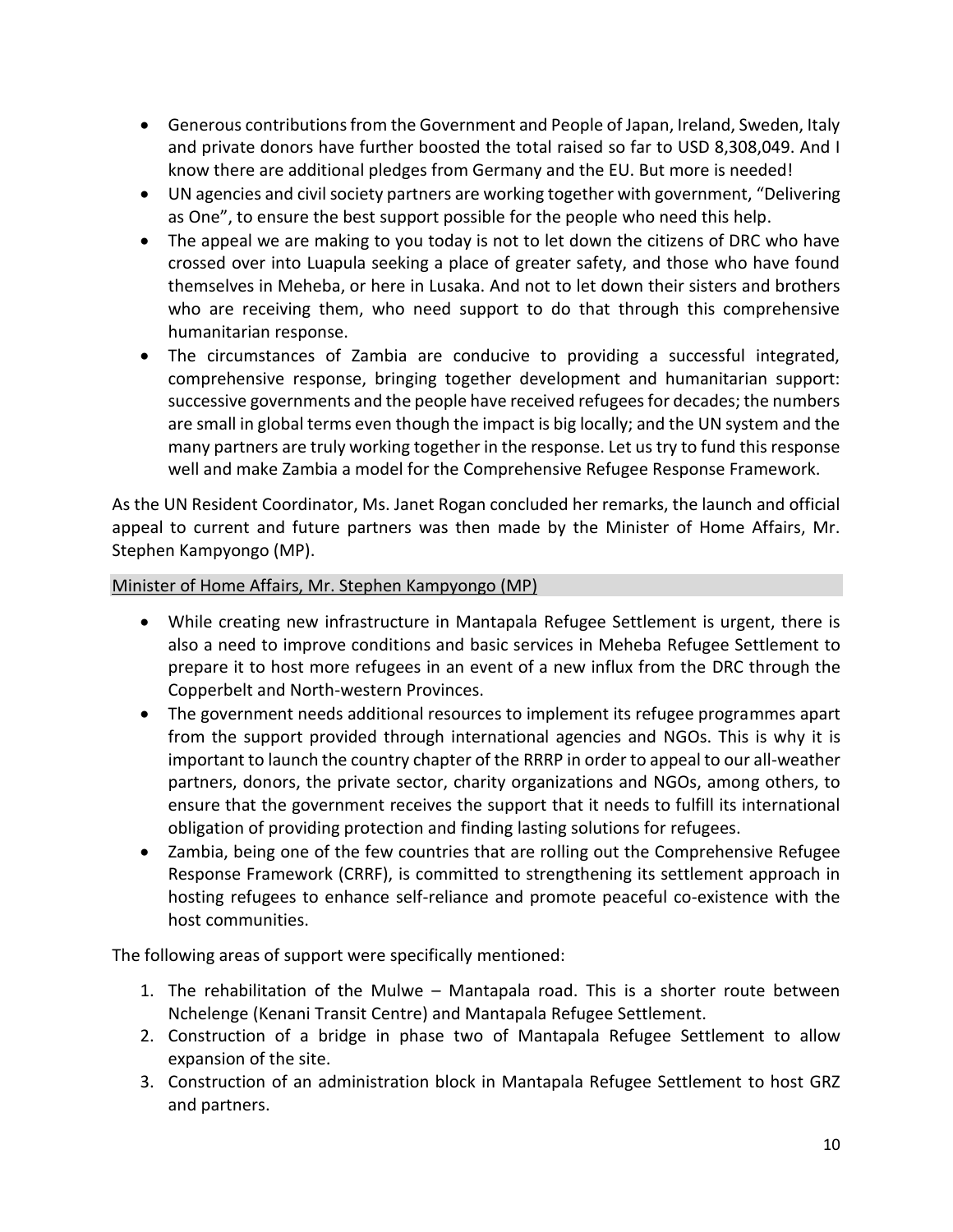- 4. Construction of a police post and staff houses for government, partner and security personnel.
- 5. Erection of communications infrastructure to ensure and facilitate the provision of various services.
- 6. Promotion of livelihoods to ensure that refugees and host communities are self-reliant;
- 7. Provision of electricity power in Mantapala Refugee Settlement in order to reduce deforestation and promote livelihood activities.

Upon conclusion of the Minister's speech, an open discussion was facilitated and a number of interventions were made by the guests. Notably, the Ambassador of Japan, Mr. Hidenobu Sobashima, and the Ambassador of the DRC, Mr. Mayele Ebokwol Ghyor:

Ambassador of Japan, Mr. Hidenobu Sobashima

- Japan has been and will remain a key partner of the Government of the Republic of Zambia and the UN in Zambia to ensure that refugees and their host communities receive the adequate support they need to overcome immediate needs and allow the identification of durable solutions.
- Between 2012 and 2016, Japan invested over USD 11m in refugee programmes in Zambia. In 2017, over USD 2m were disbursed to UNHCR, UNDP, UN HABITAT and UNICEF to support former refugees in Meheba and Mayukwayukwa Resettlement Schemes. In 2018, USD 1m were allocated to UNHCR to support priority areas for its refugee programme in Zambia.
- Lastly, he invited and encouraged more partners to support the Government and the UN in Zambia to complement Japan's funding and investment to ensure that refugees in the country are able to live in peace and harmony with their host communities.

Ambassador of the DRC, Mr. Mayele Ebokwol Ghyor

- Refugees are an international issue and are not unique to this region.
- The volatile situation in the DRC is not only due to its government but because of the multiple interests of various actors for its natural resources and its strategic geographical location.
- DRC has also hosted Zambian refugees in the past, of whom some decided to repatriate and other refused. In June, tripartite meetings between the Congolese Refugee Commission, UNHCR and the Zambian consulate in Lubumbashi will meet to discuss the voluntary repatriation of Zambian refugees in the DRC.
- DRC would like to see Congolese refugees in Zambia to return voluntarily to DRC. This is key to maintain the good relationship between both countries.

 $\bullet$ 

#### Minister of Home Affairs, Mr. Stephen Kampyongo (MP)

 Adhering to the pledges made by the President of the Republic of Zambia, Mr. Edgar Lungu in New York 2016, local integration for Congolese who have been in the country for over 10 years remains an option.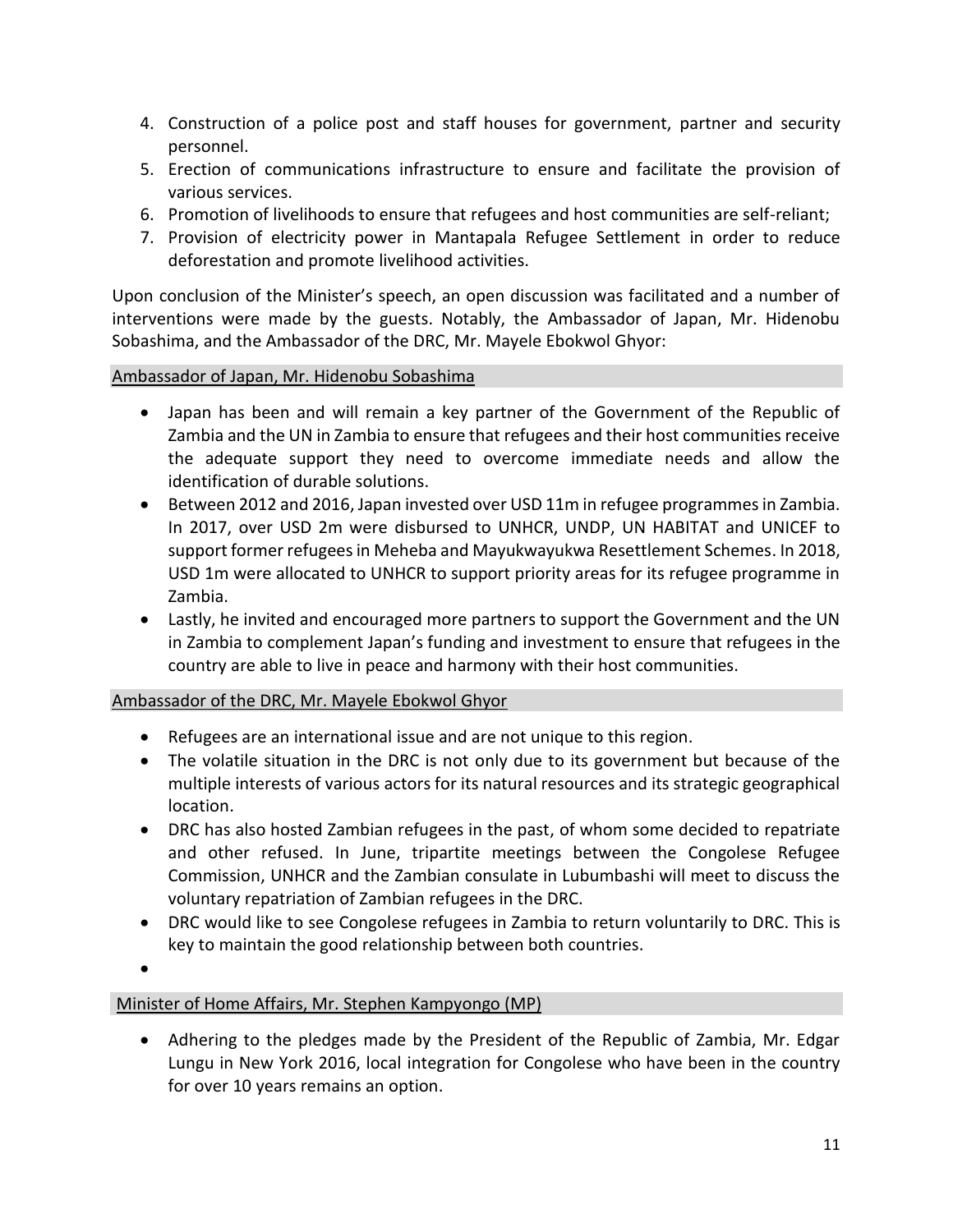- Within the existing refugee framework in Zambia, voluntary repatriation, including for DRC refugees, is the first option to be sought for. For cases where this solution is not possible, local integration is the second option.
- Refugees come to Zambia with their specific skillsets and knowledge. As such, the country embraces the CRRF and will aim to support and facilitate refugees with specific skills to contribute to the socio-economic development of the country. Referring to the Congolese refugee who spoke earlier that morning, he encouraged him to not lose hope, and to keep inspiring other refugees to overcome their difficulties.
- Zambia remains committed to maintain its continued partnership and bilateral relation with the DRC.

#### Khalsa Aid

 Roads and communication infrastructure for GSM and internet coverage are necessary to allow partners to operate and to attract further investment in Mantapala Refugee Settlement.

With no further comments, the Minister of Home Affairs Mr. Stephen Kampyongo (MP) acknowledged and thanked the distinguished guests for taking part in the launch of the Zambia chapter of the Regional Refugee Response Plan for the DRC and closed the event at 12:30.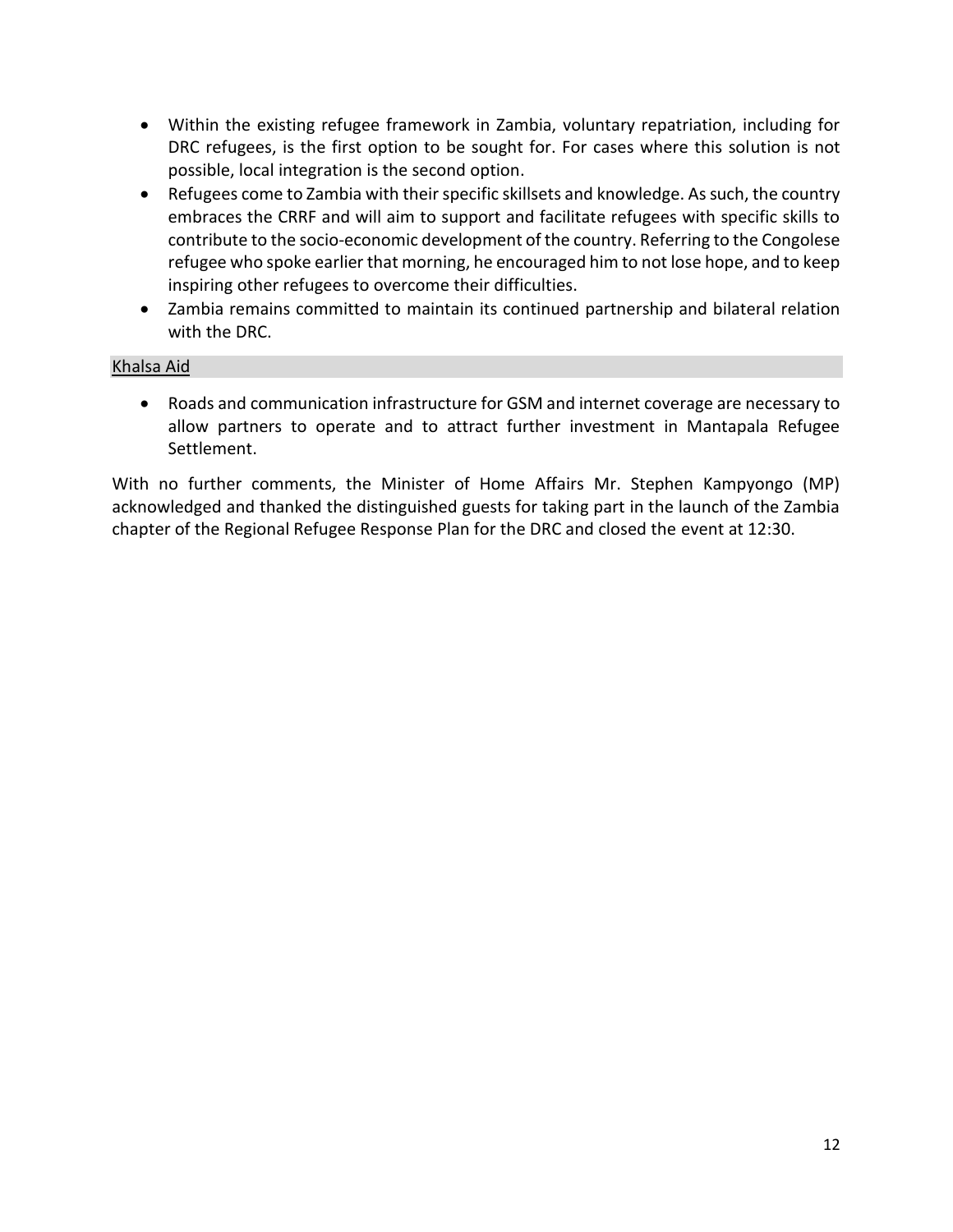## **RRRP Launch Agenda – Lusaka, Zambia. 23 May 2018**

| <b>Time</b>     | <b>Activity</b>                                       | Person in charge              |
|-----------------|-------------------------------------------------------|-------------------------------|
| $08:30 - 09:30$ | Registration of participants                          | <b>COR/UNHCR</b>              |
|                 | NGO's showcase - open room                            |                               |
| $09:30 - 09:40$ | Welcome remarks by GRZ and official opening of        | Ms. Pamela Kabamba,           |
|                 | Zambia chapter of the RRRP launch                     | Permanent Secretary,          |
|                 |                                                       | Ministry of Home Affairs      |
| $09:40 - 10:10$ | (video display first)                                 | Mr. Abdon Mawere,             |
|                 | DRC emergency response in Zambia to date -            | Commissioner for              |
|                 | Video, key achievements, challenges, partnerships and | Refugees, Ministry of         |
|                 | gaps                                                  | <b>Home Affairs</b>           |
| $10:10 - 10:15$ | Remarks by Congolese refugee                          | Congolese refugee             |
|                 |                                                       |                               |
| $10:15 - 10:20$ | Remarks by UNHCR                                      | Ms. Pierrine Aylara -         |
|                 |                                                       | <b>Country Representative</b> |
| $10:20 - 10:25$ | Remarks by UNICEF                                     | Ms. Noala Skinner-            |
|                 |                                                       | <b>Country Representative</b> |
| $10:25 - 10:30$ | Remarks by WFP                                        | Ms. Jennifer Bitonde -        |
|                 |                                                       | <b>Country Representative</b> |
| $10:30 - 10:35$ | Remarks by UN in Zambia                               | Ms. Janet Rogan - UN          |
|                 |                                                       | <b>Resident Coordinator</b>   |
| $10:35 - 11:00$ | Comprehensive investment support needs in Zambia      | Hon. Stephen                  |
|                 | (RRRP and GRZ)                                        | Kampyongo, Minister of        |
|                 |                                                       | Home Affairs, MP              |
| $11:00 - 11:50$ | <b>General Discussion</b>                             | Moderator                     |
| $11:50 - 12:00$ | <b>Closing remarks</b>                                | Ms. Pamela Kabamba,           |
|                 |                                                       | Permanent Secretary,          |
|                 |                                                       | Ministry of Home Affairs      |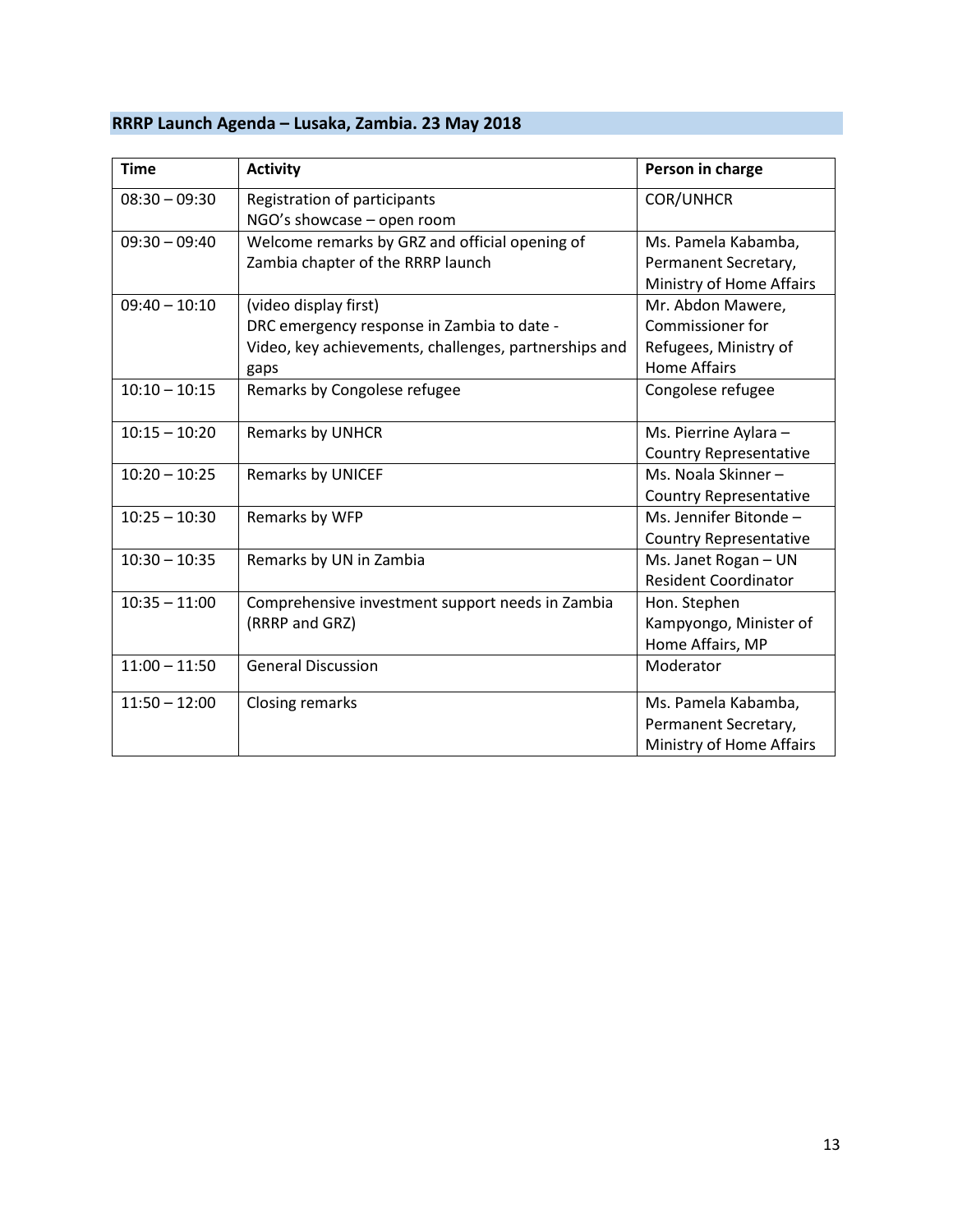## **Annex 1. RRRP for the DRC Financial Requirements Summary – ZAMBIA** By Organization & Sector

| Org.                   | Education | Food sec. | Health & Nut. | Livelihoods &<br>Envir. | Log.,<br>Tel. & Ope.I<br>Support | Protection | Shelter &<br><b>NFIs</b> | <b>WASH</b> | <b>Total</b> |
|------------------------|-----------|-----------|---------------|-------------------------|----------------------------------|------------|--------------------------|-------------|--------------|
| <b>AAH</b>             |           | 37,000    |               | 200,000                 | 175,200                          |            |                          | 220,000     | 632,200      |
| CARE.                  |           |           |               |                         |                                  | 510,000    |                          |             | 510,000      |
| <b>Caritas</b>         | 456,789   |           |               | 827,635                 |                                  | 123,456    |                          |             | 1,407,880    |
| <b>FAO</b>             |           |           |               | 12,075,635              |                                  |            |                          |             | 12,075,635   |
| <b>IOM</b>             |           |           |               |                         | 1,671,380                        | 673,456    |                          |             | 2,344,836    |
| <b>NCA</b>             |           |           |               |                         |                                  |            |                          | 600,000     | 600,000      |
| <b>PI</b>              | 204,100   |           |               |                         |                                  | 171,340    |                          |             | 375,440      |
| <b>SCI</b>             | 550,000   |           |               |                         | 387,675                          | 462,325    |                          | 100,000     | 1,500,000    |
| <b>UNDP</b>            |           |           |               | 1,500,000               | 100,000                          | 40,000     | 275,000                  |             | 1,915,000    |
| <b>UNDSS</b>           |           |           |               |                         | 43,600                           |            |                          |             | 43,600       |
| <b>UNFPA</b>           |           |           | 1,356,000     |                         |                                  |            |                          |             | 1,356,000    |
| <b>UNHCR</b>           | 1,088,307 | 3,039,870 | 2,137,209     | 4,378,685               | 5,252,630                        | 7,499,823  | 8,760,170                | 1,292,373   | 33,449,067   |
| <b>UNICEF</b>          | 1,600,000 |           | 480,000       | 350,000                 | 1,000,000                        | 400,000    |                          | 5,000,000   | 8,830,000    |
| <b>UNRCO</b>           |           |           |               |                         | 100,000                          |            |                          |             | 100,000      |
| <b>WFP</b>             |           | 5,443,042 |               | 198,000                 |                                  |            |                          |             | 5,641,042    |
| World<br><b>Vision</b> |           | 300,000   | 350,000       | 350,000                 | 765,000                          | 200,000    |                          | 1,500,000   | 3,465,000    |
| <b>Total</b>           | 3,899,196 | 8,819,912 | 4,323,209     | 19,879,955              | 9,495,485                        | 10,080,400 | 9,035,170                | 8,712,373   | 74,245,700   |